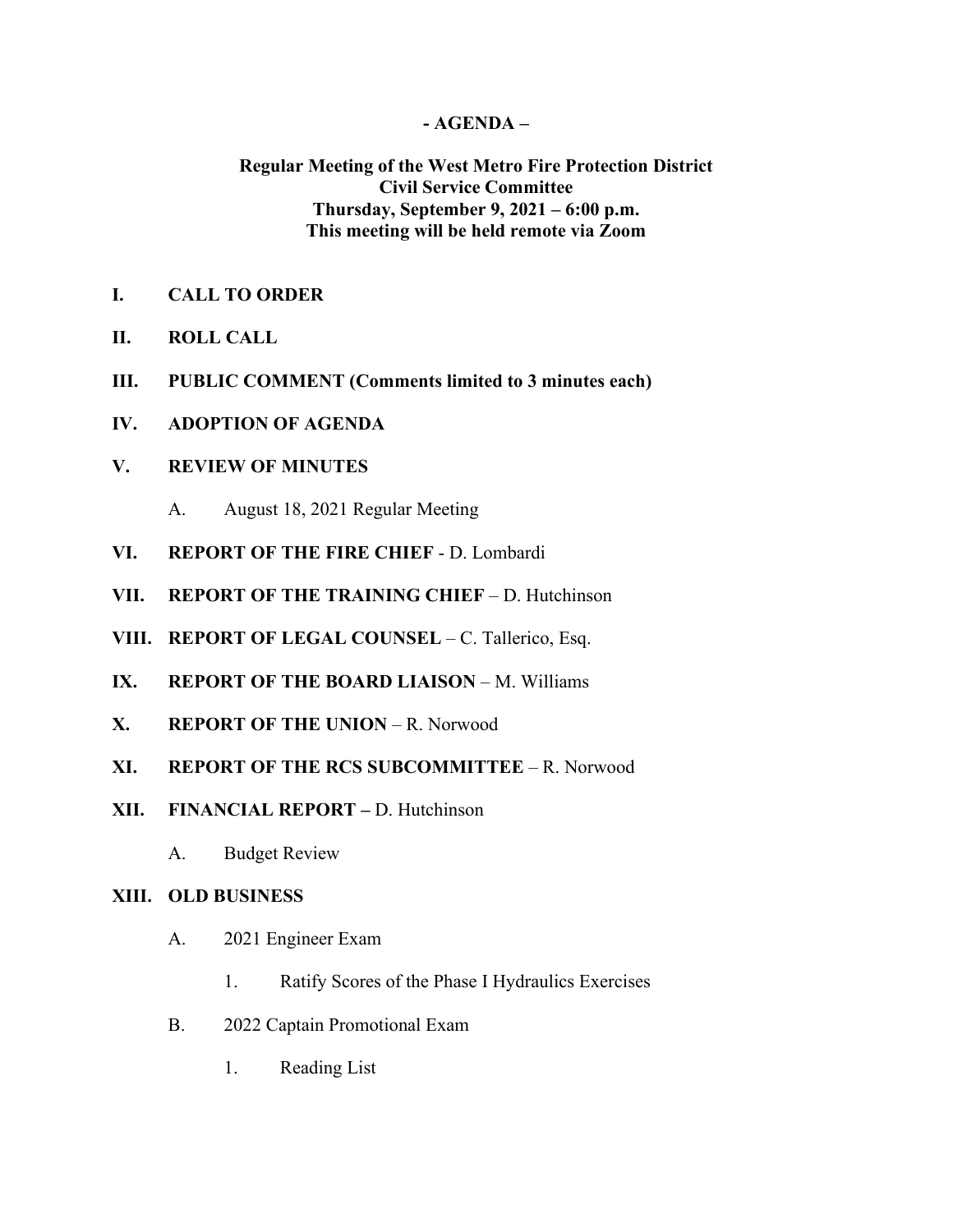## **XIV. NEW BUSINESS**

A. Certify the Top Four Names from the Eligibility Register for the Rank of Assistant Chief, the Top Four Names from the Eligibility Register for the Rank of Captain, the Top Four Names from the Eligibility Register for the Rank of Lieutenant, and the Top Three Names from the Eligibility Register for the Rank of Engineer

# **XV. OTHER MATTERS**

## **XVI. EXECUTIVE SESSION**

#### **XVII. ADJOURNMENT**

#### **XVIII.ANNOUNCEMENTS**

| September 18, 2021 | IAFF Colorado Fallen Firefighter Memorial,<br>Colorado Springs, CO                                                             |
|--------------------|--------------------------------------------------------------------------------------------------------------------------------|
| September 28, 2021 | 6:30 p.m., Board of Directors Meeting, 433 S.<br>Allison Parkway, Lakewood, CO                                                 |
| October 2-3, 2021  | 40 <sup>th</sup> Annual National Fallen Firefighter Memorial<br>Weekend, Emmitsburg, MD                                        |
| October 3-9, 2021  | <b>National Fire Prevention Week</b>                                                                                           |
| October 14, 2021   | 6:00 p.m., Civil Service Committee Meeting, 433 S.<br>Allison Parkway, Lakewood, CO                                            |
| October 26, 2021   | 6:30 p.m., Board of Directors Meeting, 433 S.<br>Allison Parkway, Lakewood, CO                                                 |
| November 4, 2021   | Date Change Due to Veterans Day Holiday<br>6:00 p.m., Civil Service Committee Meeting,<br>433 S. Allison Parkway, Lakewood, CO |
| November 16, 2021  | 6:30 p.m., Board of Directors Meeting, 433 S.<br>Allison Parkway, Lakewood, CO                                                 |
| December 7, 2021   | 6:30 p.m., Board of Directors Meeting, 433 S.<br>Allison Parkway, Lakewood, CO                                                 |
| December 9, 2021   | 6:00 p.m., Civil Service Committee Meeting, 433 S.<br>Allison Parkway, Lakewood, CO                                            |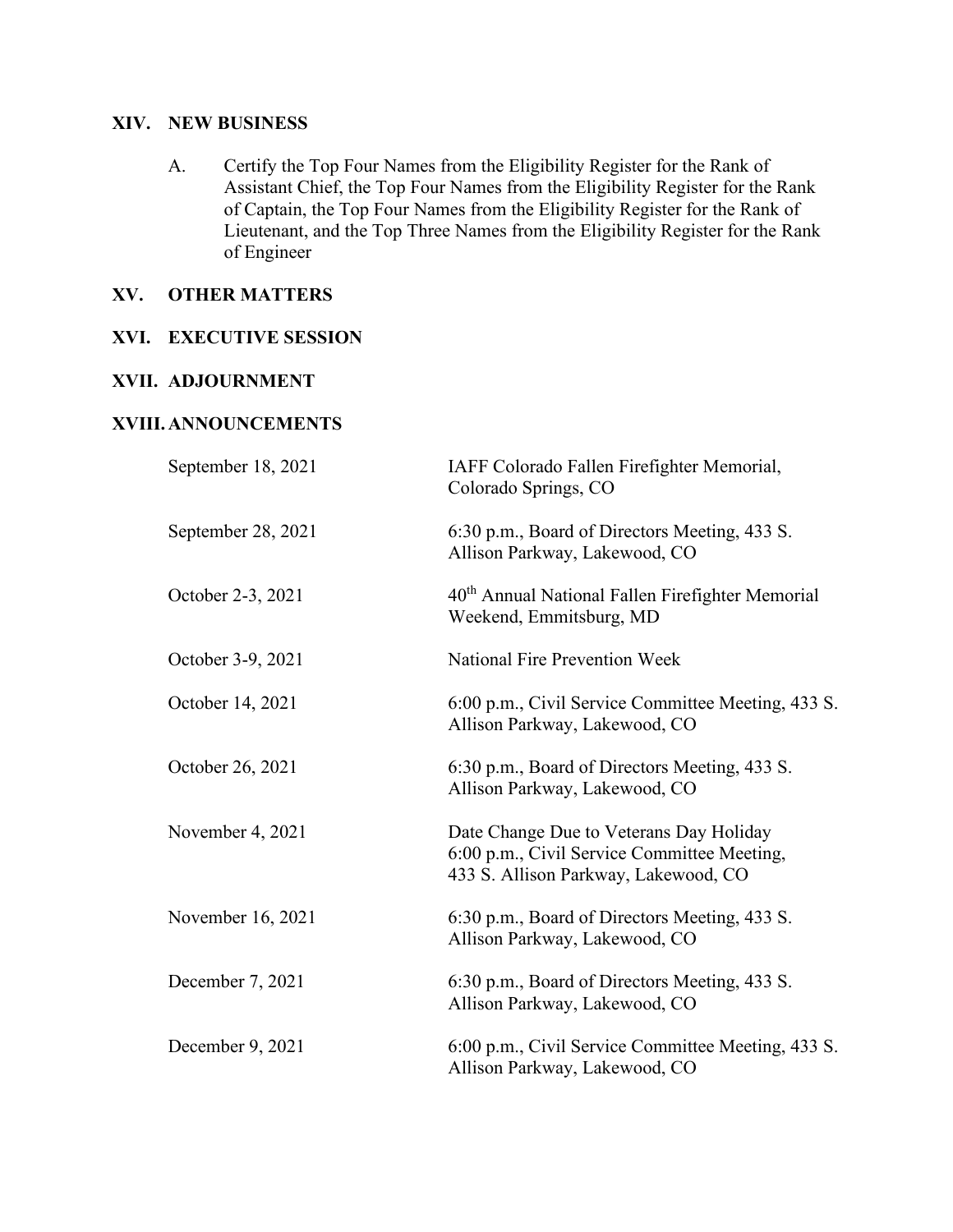| January 13, 2022  | 6:00 p.m., Civil Service Committee Meeting, 433 S.<br>Allison Parkway, Lakewood, CO |
|-------------------|-------------------------------------------------------------------------------------|
| January 18, 2022  | 6:30 p.m., Board of Directors Meeting, 433 S.<br>Allison Parkway, Lakewood, CO      |
| February 10, 2022 | 6:00 p.m., Civil Service Committee Meeting, 433 S.<br>Allison Parkway, Lakewood, CO |
| February 15, 2022 | 6:30 p.m., Board of Directors Meeting, 433 S.<br>Allison Parkway, Lakewood, CO      |
| March 10, 2022    | 6:00 p.m., Civil Service Committee Meeting, 433 S.<br>Allison Parkway, Lakewood, CO |
| March 15, 2022    | 6:30 p.m., Board of Directors Meeting, 433 S.<br>Allison Parkway, Lakewood, CO      |
| April 14, 2022    | 6:00 p.m., Civil Service Committee Meeting, 433 S.<br>Allison Parkway, Lakewood, CO |
| April 19, 2022    | 6:30 p.m., Board of Directors Meeting, 433 S.<br>Allison Parkway, Lakewood, CO      |
| May 7, 2022       | 11:00 a.m., Colorado Fallen Firefighters Foundation<br>Memorial, Lakewood, CO       |
| May 12, 2022      | 6:00 p.m., Civil Service Committee Meeting, 433 S.<br>Allison Parkway, Lakewood, CO |
| May 17, 2022      | 6:30 p.m., Board of Directors Meeting, 433 S.<br>Allison Parkway, Lakewood, CO      |
| June 9, 2022      | 6:00 p.m., Civil Service Committee Meeting, 433 S.<br>Allison Parkway, Lakewood, CO |
| June 21, 2022     | 6:30 p.m., Board of Directors Meeting, 433 S.<br>Allison Parkway, Lakewood, CO      |
| July 14, 2022     | 6:00 p.m., Civil Service Committee Meeting, 433 S.<br>Allison Parkway, Lakewood, CO |
| July 19, 2022     | 6:30 p.m., Board of Directors Meeting, 433 S.<br>Allison Parkway, Lakewood, CO      |